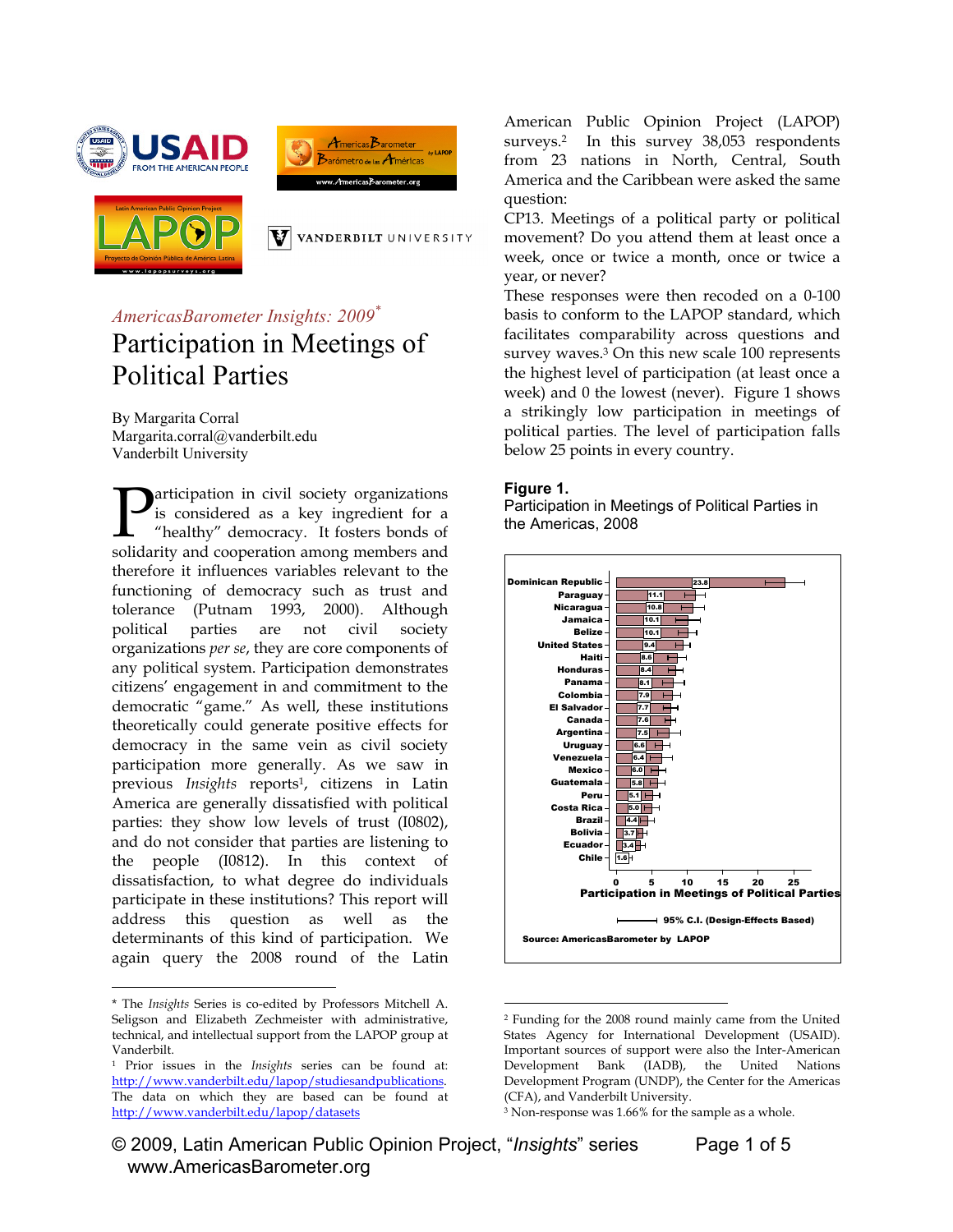The Dominican Republic is the country that displays the highest level of participation in meetings of political parties, with a score above 20 points on our 0-100 scale. The difference between this country and the rest is statistically significant. Paraguay, Nicaragua, Jamaica and Belize show levels around 10. At the other extreme we find Brazil, Bolivia, Ecuador, and Chile, where the average scores do not reach 5 points. One might suppose that participation levels are highest in countries that held elections in 2008, such as the Dominican Republic; however, when we check levels of participation in 2006, we find they are quite similar. Overall, it is quite evident that citizens in the Americas do not participate in meetings of political parties to the same degree that they participate in other civic groups.

## Explaining Participation in Meetings of Political Parties

What explains variation in participation in meetings of political parties? We will focus on the individual characteristics of respondents in our surveys to answer this question.4 As a first step we take into account the following socioeconomic and demographic characteristics: education, gender, age, wealth, and city/town size. In order to assess their influence on our dependent variable, we employ linear regression model.5 Given that citizens in the United States and Canada have sharply higher levels on socio-economic characteristics and given our primary interest in Latin America and the Caribbean, we exclude these countries from the analysis.<sup>6</sup>

 $\overline{a}$ 

### **Figure 2.**

Socio-economic and Demographic Determinants of Participation in Meetings of Political Parties in Latin America and the Caribbean, 2008



Figure 2 shows the influence of these individuallevel socio-economic and demographic characteristics on participation in meetings of political parties in Latin America and the Caribbean. All five variables considered here are statistically significant. This significance is graphically represented by a confidence interval that does not overlap the vertical "0" line (at .05 or better). When the dot, which represents the predicted impact of that variable, falls to the right of the vertical "0" line it implies a positive relationship whereas when it falls to the left it indicates a negative contribution. In this sense, we see that people living in rural areas or small towns tend to participate more than people living in large cities, *ceteris paribus*. Men, also holding constant the rest of variables, are more participative. Participation is also higher among the older and among people with fewer economic resources. Education level is one of the variables with the largest effects, having a university education increases the frequency of attending meetings of political parties.

Although socioeconomic characteristics have a statistically significant impact on this kind of participation, we need to add more variables in order to have a more reasonable and accurate idea of the determinants of participation in political parties. Theoretically, it is reasonable to expect that citizens are more likely to participate

<sup>&</sup>lt;sup>4</sup> Multilevel analyses predicting levels of participation with variables such as GDP, economic growth, and level of democracy, did not yield significant results. It is possible that the variation across countries displayed in Figure 1 is explained by some other national-level political factors, analysis that will be left for future research.

 $5$  All statistical analyses in this paper were conducted using STATA v10 and results were adjusted for the complex sample designs employed.

<sup>6</sup> To capture the variation across countries the model included dummy variables for each country, using Uruguay as the reference country.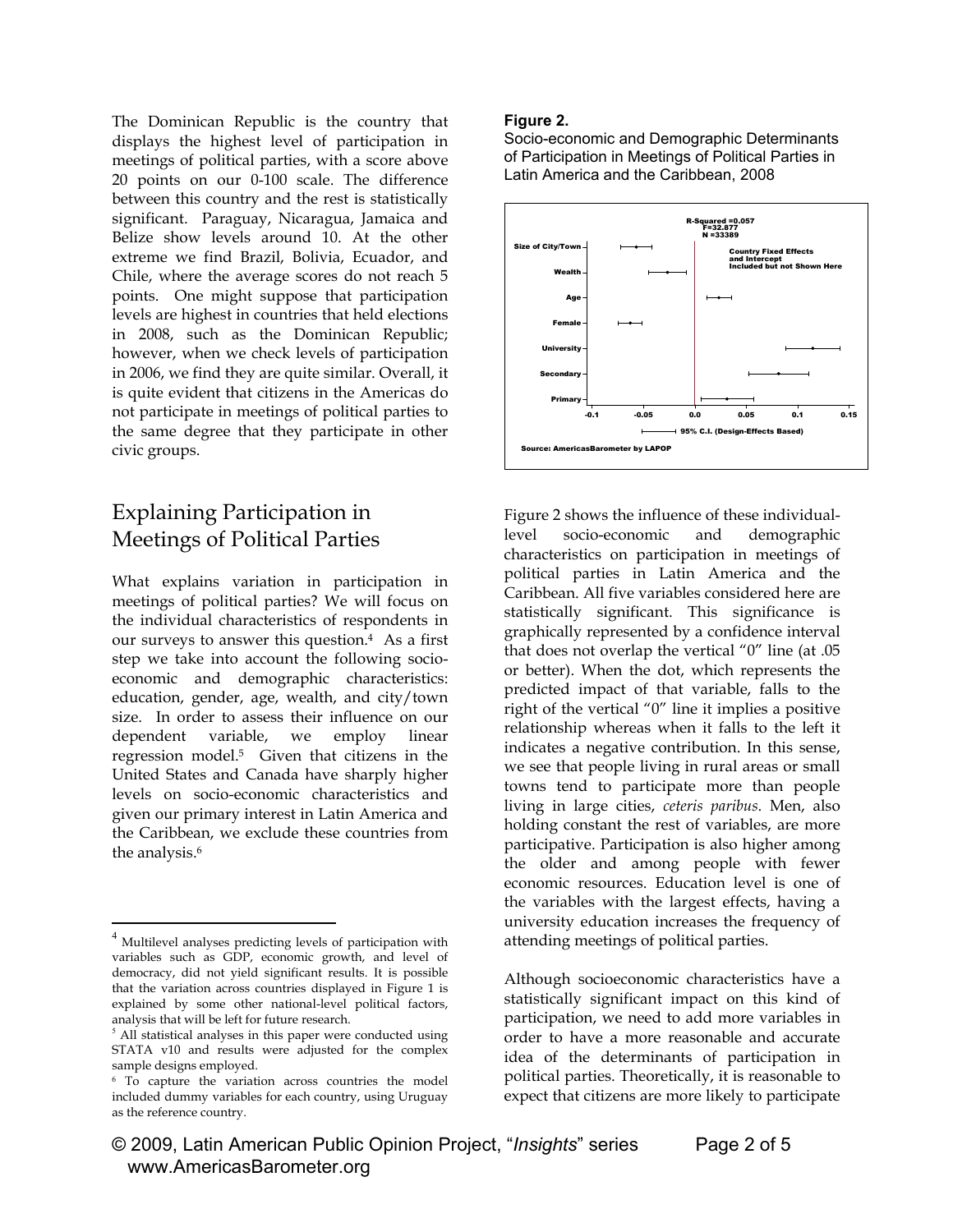in political party meetings the more they approve of the political system, are otherwise engaged in the political system, and/or have grievances that the system might address. We therefore run an analysis that contains variables tapping these three types of motivating factors. Figure 3 displays the results the new model7.

The effects of some of these new variables, such as political interest and party identification, in the model are larger when contrasted with those we found for socioeconomic and demographic variables. Furthermore, once we include these variables, gender and size of town lose significance.

#### **Figure 3.**

 $\overline{a}$ 

An Analysis of the Determinants of Participation in Meetings of Political Parties in Latin America and the Caribbean, 2008



Some scholarly literature has linked interpersonal trust to civic participation as two elements that reinforce each other (Putnam 1993). However, Figure 3 shows that interpersonal trust has no statistically significant impact on participation in meetings of political parties. This is in line with previous studies that find a weak link between social trust and civic participation in Latin America (Córdova 2008).

As we found in previous reports, citizens' participation in different civic organizations, such as participation in municipal meetings, is related to crime and corruption victimization. Those individuals who have been victimized by corruption at least once in the last year are more likely to participate in political party meetings. In the same way, those who have been victims of any crime are more likely to participate in these meetings. One explanation for this relationship is that those who have been victimized search for solutions to these problems through their participation in parties. Theoretically, they may see these organizations as places where they have the opportunity to voice important concerns.

Interestingly, we find that political interest is the variable with the largest effect. As we could suppose, the probability of participating in meetings of political parties increases as political interest is greater. In the same line, people identified with any political party tend to participate more.

Furthermore, diffuse support for the political system also has a statistically significant impact on participation8. People who see the political system as legitimate tend to participate more in one of its basic organizations, political parties. Finally, we included one variable related to the performance of legislators. When citizens consider that representatives satisfy their demands and perform their duties well they are more likely to participate in political party meetings.

 $\overline{a}$ 

<sup>7</sup> This analysis was carried out using a linear regression that also included the socioeconomic and demographic variables and the country dummies employed earlier. Figure 3 displays only the political variables. All the regressions performed can be found in Table 1 in the appendix.

<sup>8</sup> System Support Index is measured through the following questions: B1. To what extent do you believe the courts in (country) guarantee a fair trial? B.2 To what extent do you respect the political institutions in (country)? B3. To what degree do you believe that the citizen's basic rights are safeguarded by the political system in (country)? B4. To what degree do you feel proud of living in the political system in (country)? B6. To what degree do you think the political system in (country) should be supported)?

<sup>© 2009,</sup> Latin American Public Opinion Project, "*Insights*" series Page 3 of 5 www.AmericasBarometer.org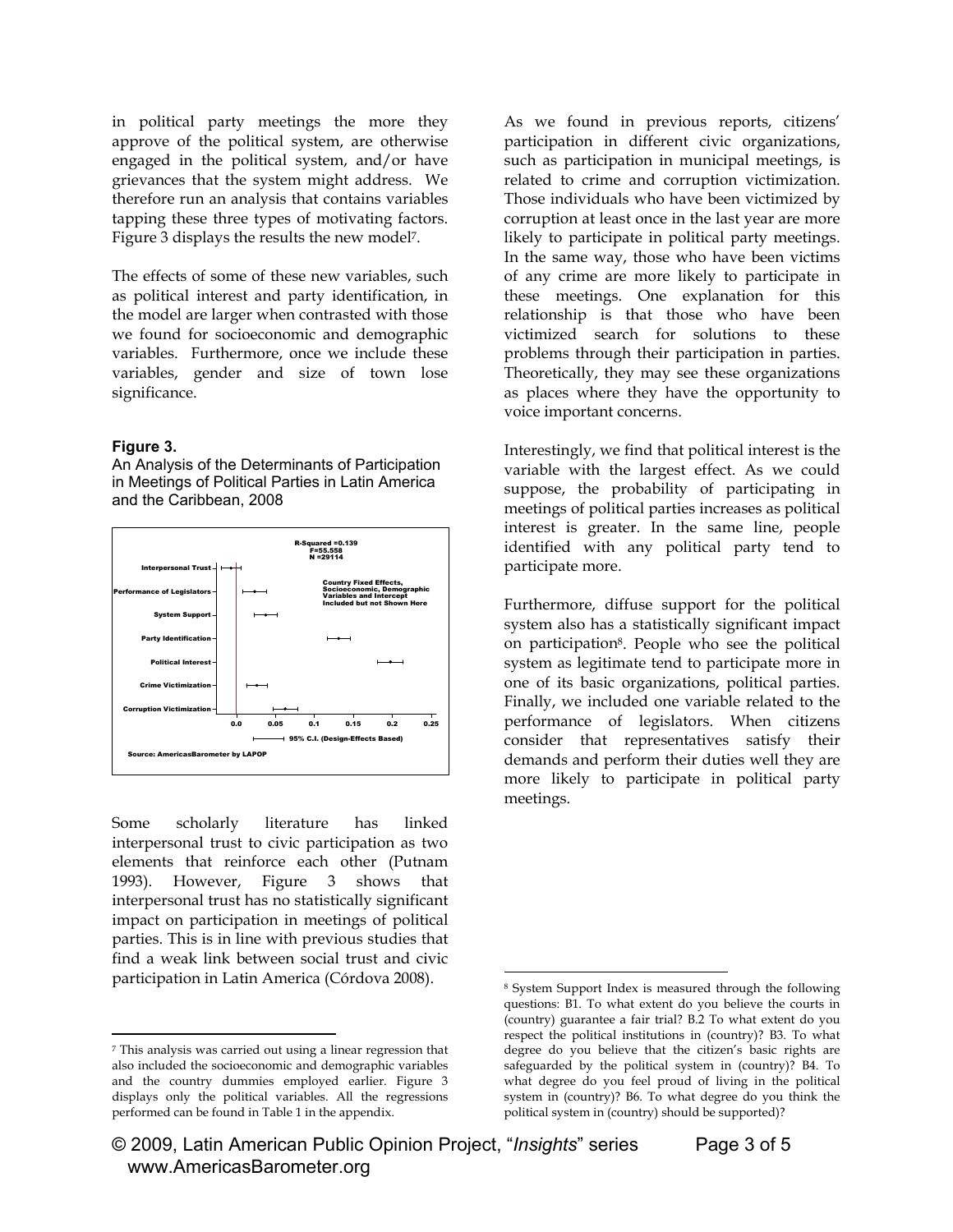## Policy and Program Implications

This new *Insights* series report shows how citizen participation in political party meetings in Latin America is rather low. These low levels of involvement are even lower than levels of participation in other civic organizations such as municipal meetings as we saw in previous reports. Furthermore, there is evidence suggesting that these low levels of participation are a consequence of general dissatisfaction with political parties in the region. As we saw in a previous *Insights report,* citizens in Latin America show low levels of trust in parties (I0802) and, further, they do not consider that parties are listening to the people (I0812) .

How might participation in political party meetings be improved? The AmericasBarometer data suggest again that participation in political parties depends on the extent to which citizens are interested in politics, identify with political parties, as well as the extent to which representatives fulfill their functions and perform their duties. While we have not examined the link here specifically, we might anticipate that increasing trust in political parties and representatives could lead to an increase in participation in these organizations. The more citizens perceive the party system as legitimate and efficacious with respect to satisfying their needs, the more likely they may be to participate in this form of civic activity. As Seligson and Booth (2005) found for the case of Costa Rica, political legitimacy leads to involvement in political parties activities.

We also see that participation in political organizations is related to having been a victim of crime or corruption. These findings could be suggesting that individuals participate as a desire to be heard and to find a response to these problems. While the circumstances compelling them to participate is negative, there may be a silver lining if victimization is motivating participation, which is that individuals retain some level of belief that political parties can provide positive solutions to important problems in their lives. This would imply a baseline level of respect for political parties and their functions exists that can be built upon.

### **REFERENCES**

- Córdova, Abby (2008). "Social Trust, Economic Inequality, and Democracy in the Americas". In M. Seligson. *Challenges to Democracy in Latin America and the Caribbean: Evidence from the AmericasBarometer 2006-07*. Nashville: Vanderbilt University
- Putnam, Robert (1993). *Making Democracy Work: Civic Traditions in Modern Italy*. Princeton, NJ: Princeton University Press.
- Putnam, Robert (2000). *Bowling Alone: The Collapse and Revival of American Community.* New York: Simon & Schuster.
- Seligson, Mitchell and John Booth. (2005) "Political Legitimacy and Participation in Costa Rica: Evidence of Arena Shopping", *Political Research Quarterly*, Volume 58, No. 4 pp. 537-550.